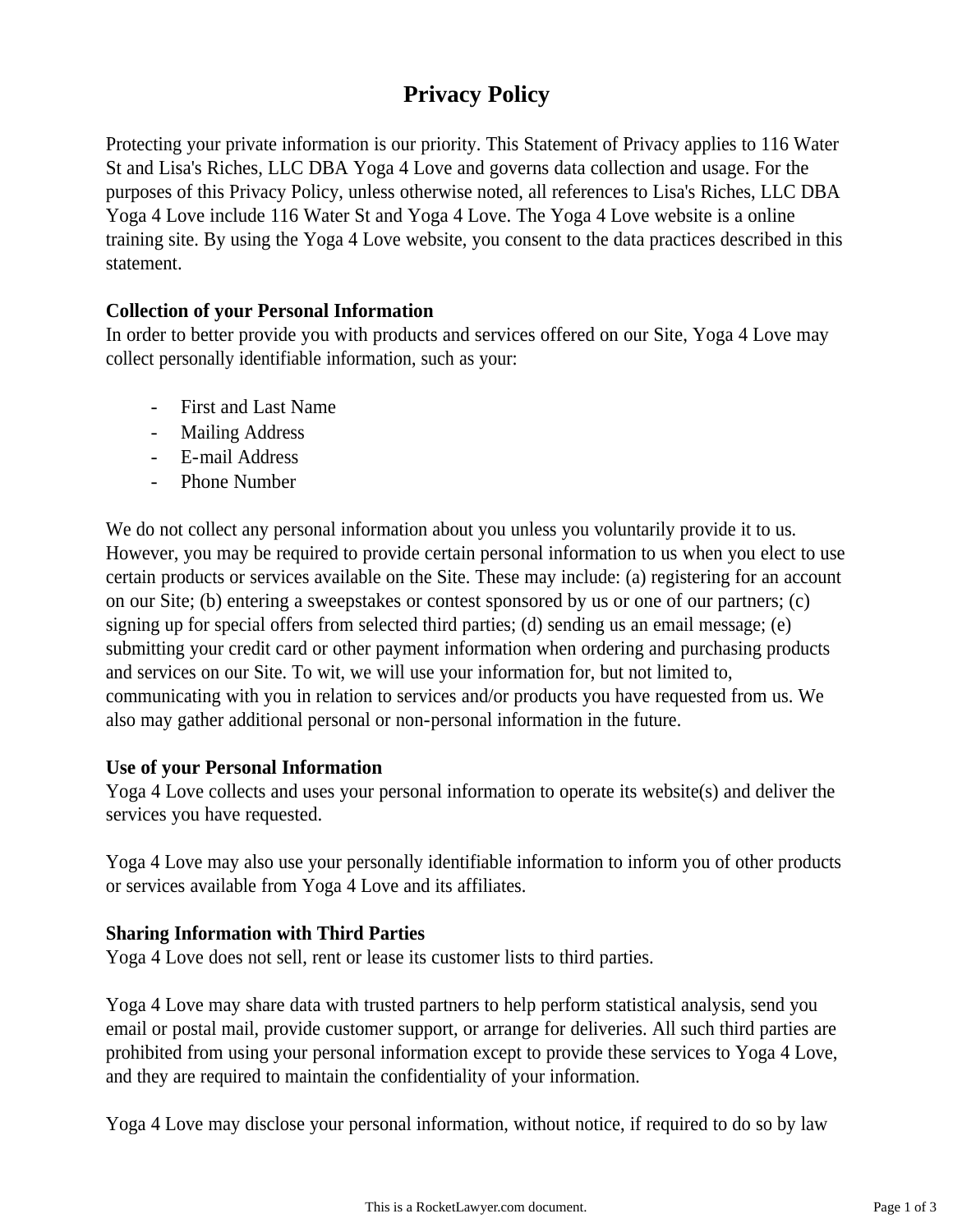or in the good faith belief that such action is necessary to: (a) conform to the edicts of the law or comply with legal process served on Yoga 4 Love or the site; (b) protect and defend the rights or property of Yoga 4 Love; and/or (c) act under exigent circumstances to protect the personal safety of users of Yoga 4 Love, or the public.

## **Automatically Collected Information**

Information about your computer hardware and software may be automatically collected by Yoga 4 Love. This information can include: your IP address, browser type, domain names, access times and referring website addresses. This information is used for the operation of the service, to maintain quality of the service, and to provide general statistics regarding use of the Yoga 4 Love website.

### **Children Under Thirteen**

Yoga 4 Love does not knowingly collect personally identifiable information from children under the age of thirteen. If you are under the age of thirteen, you must ask your parent or guardian for permission to use this website.

## **E-mail Communications**

From time to time, Yoga 4 Love may contact you via email for the purpose of providing announcements, promotional offers, alerts, confirmations, surveys, and/or other general communication. In order to improve our Services, we may receive a notification when you open an email from Yoga 4 Love or click on a link therein.

If you would like to stop receiving marketing or promotional communications via email from Yoga 4 Love, you may opt out of such communications by constant contact or email news server.

### **Changes to this Statement**

Yoga 4 Love reserves the right to change this Privacy Policy from time to time. We will notify you about significant changes in the way we treat personal information by sending a notice to the primary email address specified in your account, by placing a prominent notice on our site, and/or by updating any privacy information on this page. Your continued use of the Site and/or Services available through this Site after such modifications will constitute your: (a) acknowledgment of the modified Privacy Policy; and (b) agreement to abide and be bound by that Policy.

# **Contact Information**

Yoga 4 Love welcomes your questions or comments regarding this Statement of Privacy. If you believe that Yoga 4 Love has not adhered to this Statement, please contact Yoga 4 Love at:

Lisa's Riches, LLC DBA Yoga 4 Love

Ovilla, Texas 75154

 $\overline{\phantom{a}}$  , where  $\overline{\phantom{a}}$ 

Email Address: lisawareyoga4love@gmail.com